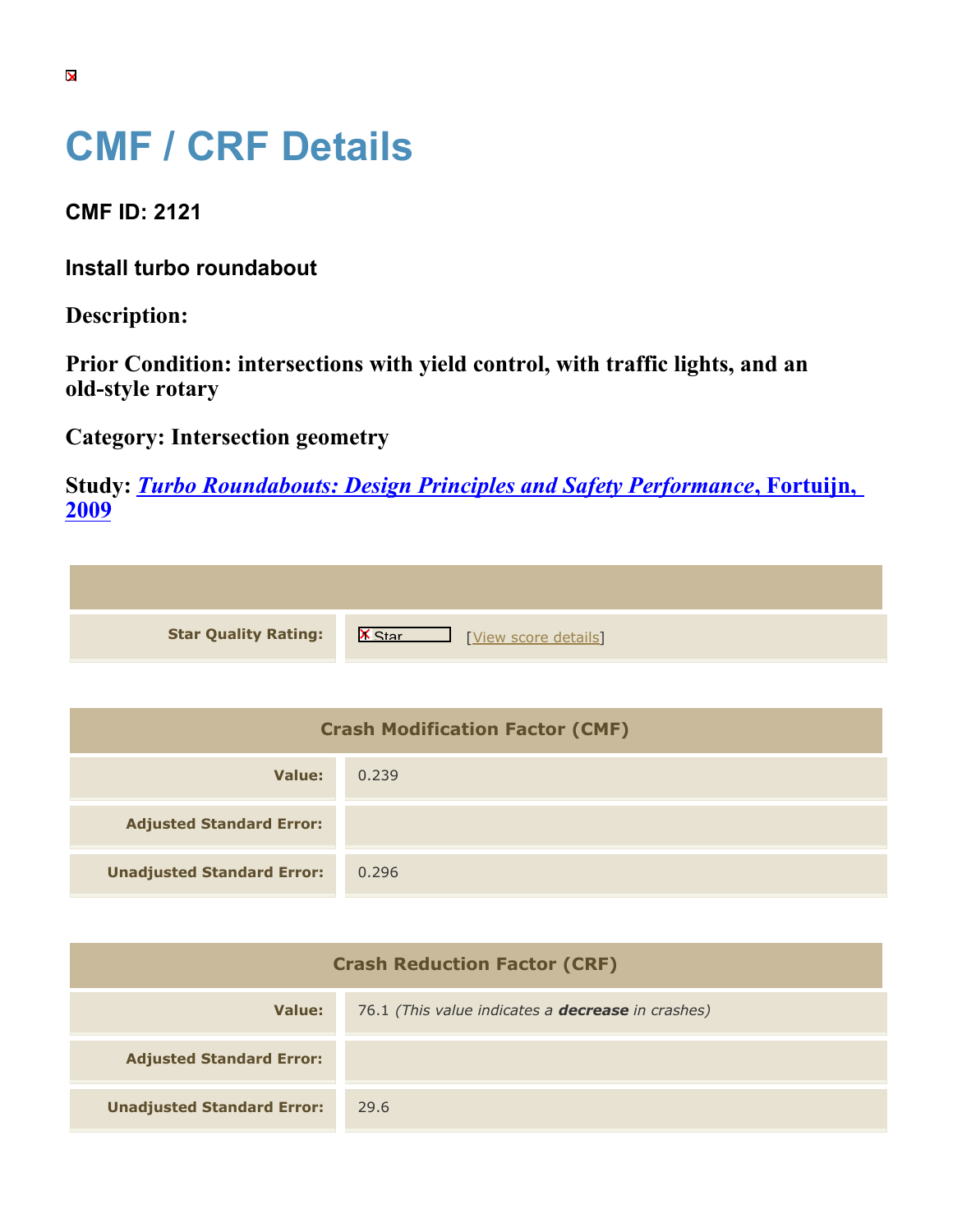| <b>Applicability</b>                    |                                           |
|-----------------------------------------|-------------------------------------------|
| <b>Crash Type:</b>                      | All                                       |
| <b>Crash Severity:</b>                  | All                                       |
| <b>Roadway Types:</b>                   | Not Specified                             |
| <b>Number of Lanes:</b>                 | $\overline{4}$                            |
| <b>Road Division Type:</b>              |                                           |
| <b>Speed Limit:</b>                     |                                           |
| <b>Area Type:</b>                       |                                           |
| <b>Traffic Volume:</b>                  |                                           |
| <b>Time of Day:</b>                     | All                                       |
| If countermeasure is intersection-based |                                           |
| <b>Intersection Type:</b>               | Roadway/roadway (not interchange related) |
|                                         |                                           |

| <b>Intersection Geometry:</b>     | $4$ -leg   |
|-----------------------------------|------------|
| <b>Traffic Control:</b>           | Roundabout |
| <b>Major Road Traffic Volume:</b> |            |
| <b>Minor Road Traffic Volume:</b> |            |

| <b>Development Details</b>      |                    |
|---------------------------------|--------------------|
| <b>Date Range of Data Used:</b> |                    |
| <b>Municipality:</b>            | <b>Netherlands</b> |
| State:                          |                    |
| <b>Country:</b>                 |                    |